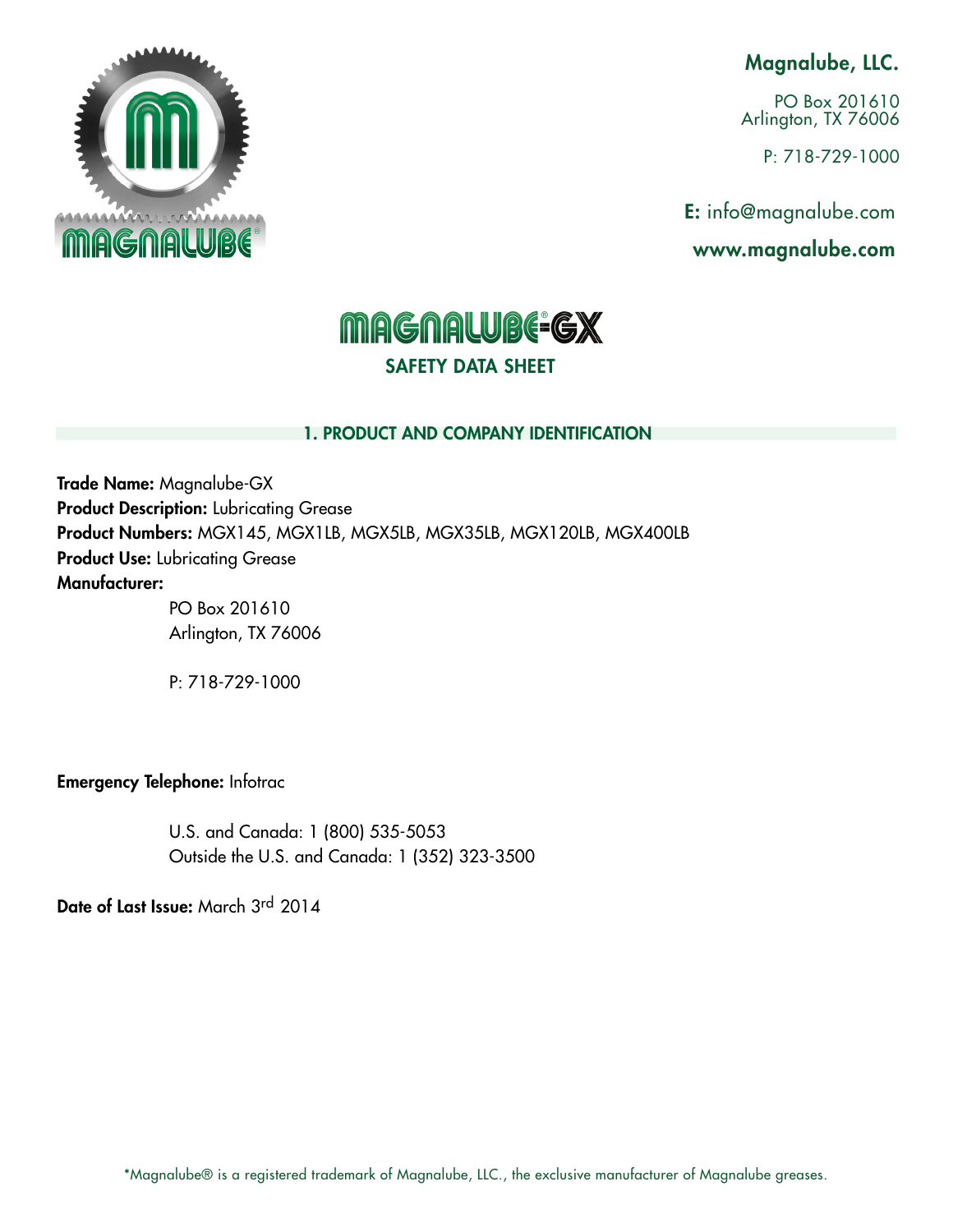

|                                                                                                                         | 2. COMPOSITION AND INFORMATION ON INGREDIENTS |
|-------------------------------------------------------------------------------------------------------------------------|-----------------------------------------------|
| Ingredient Name: Highly Refined Mixture: Lubricating Oils, Petroleum, Base Oils<br>CAS No.<br>See full list below (***) | <b>WEIGHT</b><br>70-85%                       |
| Ingredient Name: *OCTADECANOIC ACID, 12-HYDROXY-, MONOLITHIUM SALT<br>CAS No.<br>7620-77-1                              | <b>WEIGHT</b><br>$7 - 13%$                    |
| Ingredient Name: CARBONIC ACID CALCIUM SALT (COMMON NAME: CALCIUM CARBONATE)<br>CAS No.<br>471-34-1                     | <b>WEIGHT</b><br>$3 - 7%$                     |
| Ingredient Name: *PHOSPHORODITHIOIC ACID, O,O-DI-C1-14-ALKYL ESTERS, *ZINC SALTS<br>CAS No.<br>68649-42-3               | <b>WEIGHT</b><br>$1 - 5%$                     |
| Ingredient Name: *MOLYBDENUM SULFIDE (MoS2)<br>CAS No.<br>1317-33-5                                                     | <b>WEIGHT</b><br>$1 - 5%$                     |
| Ingredient Name: * ANTIMONY DIALKYLDITHIOCARBAMATE<br>CAS No.<br>(NJTSRN 800983-5015P OR CAS#15890-25-2)<br>Proprietary | <b>WEIGHT</b><br>< 0.05 %                     |

Ingredient Name: Proprietary PTFE Thickener

Composition Comments: Refer to section eight for exposure limits on ingredients. Chemical ingredients not regulated by OSHA, SARA, state or federal agencies are treated confidentially.

\* This chemical(s) is hazardous according to OSHA/WHIMIS criteria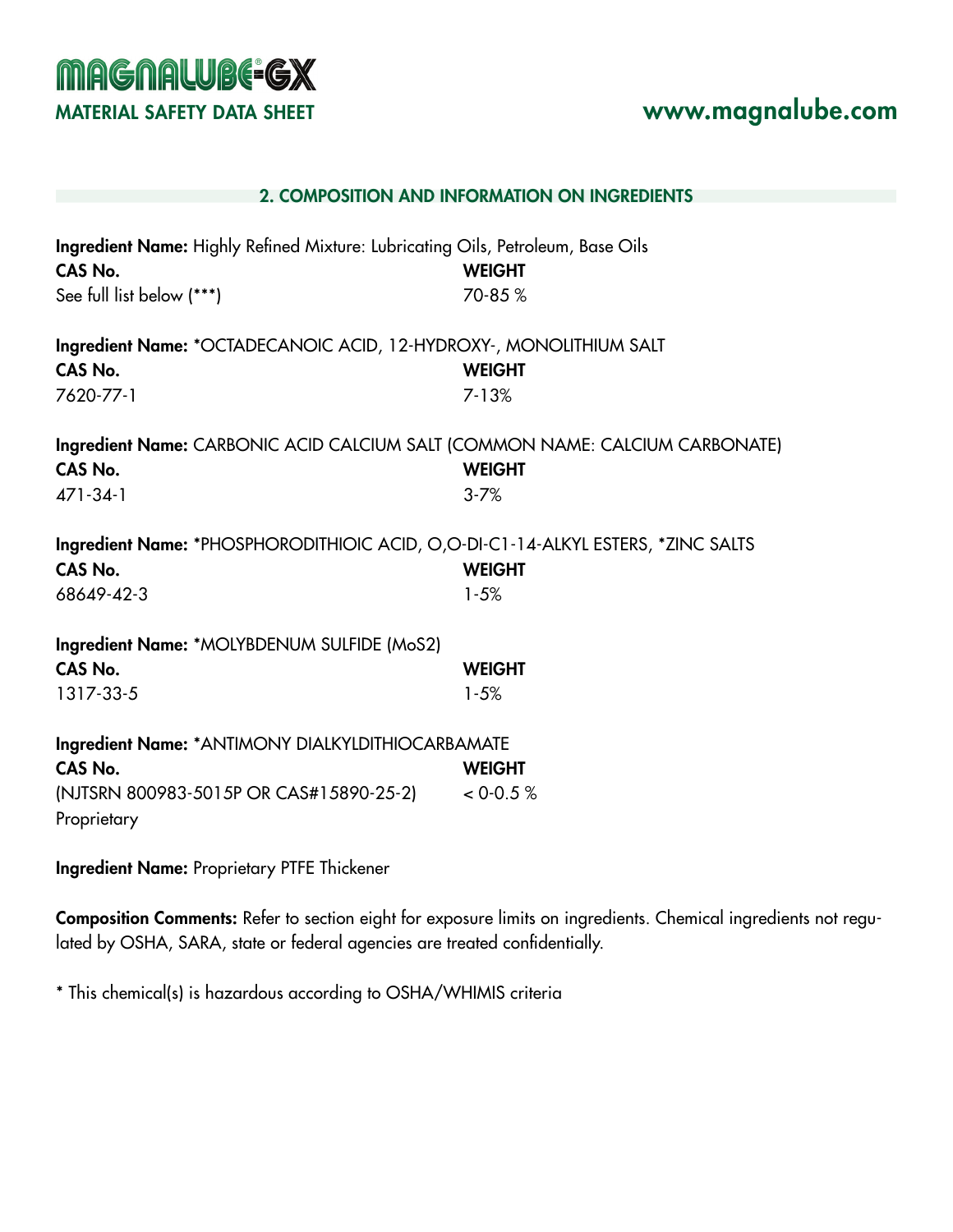

(\*\*\*) The base oil for this product can be a mixture of any of the following: CAS 64741-96-4; CAS 64741- 97-5; CAS 72623-85-9; CAS 64742-01-4; CAS 64742-52-5; CAS 64742-53-6; CAS 64742-54-7; CAS 64742-55-8; CAS 64741-88-4; CAS 64742-56-9; CAS 72623-87-1; CAS 64742-57-0; CAS 64742-62-7; CAS 64742-63-8; CAS 64741-89-5; CAS 64742-65-0; CAS 72623-83-7; CAS 72623-86-0.

The petroleum base oils contained in this product have been highly refined by a variety of processes including: Solvent extraction, solvent dewaxing and hydrotreating to remove aromatics and improve performance characteristics.

Carcinogenicity: All petroleum base oils contained in this product meet the IP 346 criteria of less than 3 percent PAH's and are not considered carcinogens by IARC, NTP or OSHA.

#### 3. HAZARDS IDENTIFICATION

EMERGENCY OVERVIEW: Not regarded as a health hazard under current legislation.

Carcinogenicity: IARC: Not listed as a Group 1, 2A, or 2B agent. OSHA: Not regulated. NTP: Not listed. Eyes: May be slightly irritating to eyes.

Ingestion: May cause stomach pain or vomiting.

Inhalation: Inhalation hazard at room temperature is unlikely due to the low volatility of this product.

Heating can generate vapors that may cause respiratory irritation, nausea and headaches.

Sensitization: No known information.

Skin: Prolonged or repeated contact leads to drying of skin.

Teratogenicity: No known information.

## HEALTH WARNINGS:

Eye Contact: Slightly irritating.

Ingestion: Can cause stomachache and vomiting.

Inhalation: Heating can generate vapors that may cause respiratory irritation, nausea and headaches. Inhalation hazard at room temperature is unlikely due to the low volatility of this product.

Skin Contact: Repeated or prolonged contact can result in drying of the skin.

Route of Entry: Inhalation. Skin and/or eye contact. Ingestion.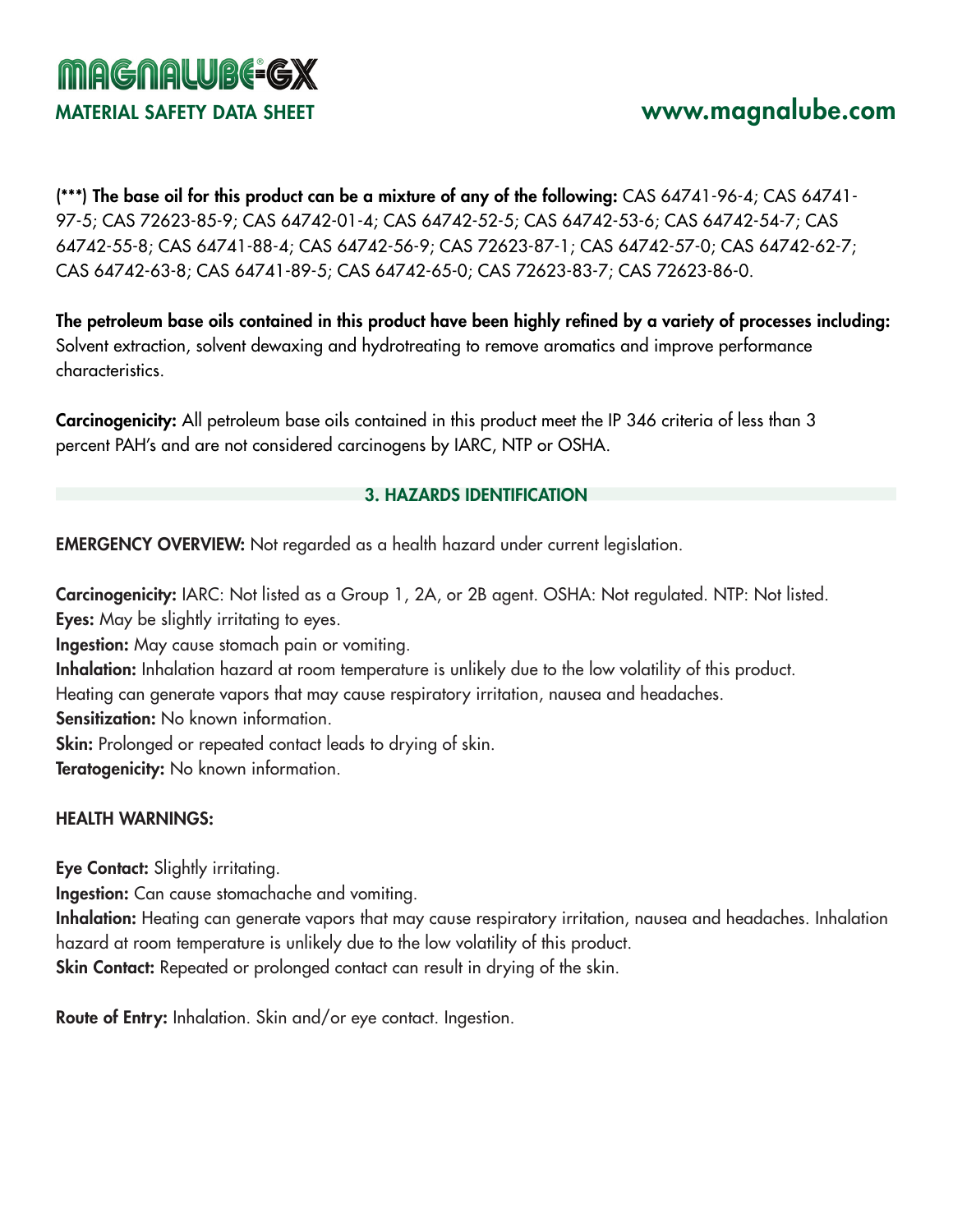# MATERIAL SAFETY DATA SHEET www.magnalube.com

#### 4. FIRST AID MEASURES

Eyes: Rinse with water. Contact physician if discomfort continues.

**MAGNALUBE-GX** 

Ingestion: Get medical attention immediately! If vomiting occurs, lean forward to reduce the risk of aspiration. Inhalation: Move the exposed person to fresh air at once. For breathing difficulties oxygen may be necessary. Get medical attention if any discomfort continues.

Skin: Remove contaminated clothing. Wash skin thoroughly with soap and water. Get medical attention if any discomfort continues.

INJECTION INJURY WARNING: If product is injected into or under the skin, or into any part of the body, regardless of the appearance of the wound or its size, the individual should be evaluated immediately by a physician as a surgical emergency. Even though initial symptoms from high pressure injection may be minimal or absent, early surgical treatment within the first few hours may significantly reduce the ultimate extent of injury

#### 5. FIRE FIGHTING MEASURES

Flash Point: (°C) 232 (450°F) Cd OC (Cleveland open cup). Flammability Limit - Lower(%): N/D Flammability Limit - Upper(%): N/D

Extinguishing Media: Water spray, fog or mist. Foam. Carbon dioxide (CO2). Dry chemicals, sand, dolomite etc.

Special Fire Fighting Procedures: Use water to keep fire exposed containers cool and disperse vapors. Water spray may be used to flush spills away from exposures and dilute spills to non-flammable mixtures. Avoid water in straight hose stream; will scatter and spread fire. Keep run-off water out of sewers and water sources. Dike for water control.

Unusual Fire & Explosion Hazards: Volume and pressure increases strongly when heated. Risk of container explosion in fire.

Hazardous Combustion Products: Acrid smoke/fumes. Oxides of: Carbon. Nitrogen. Sulfur.

Protective Measures In Case of Fire: Self-contained breathing equipment and chemical resistant clothing recommended.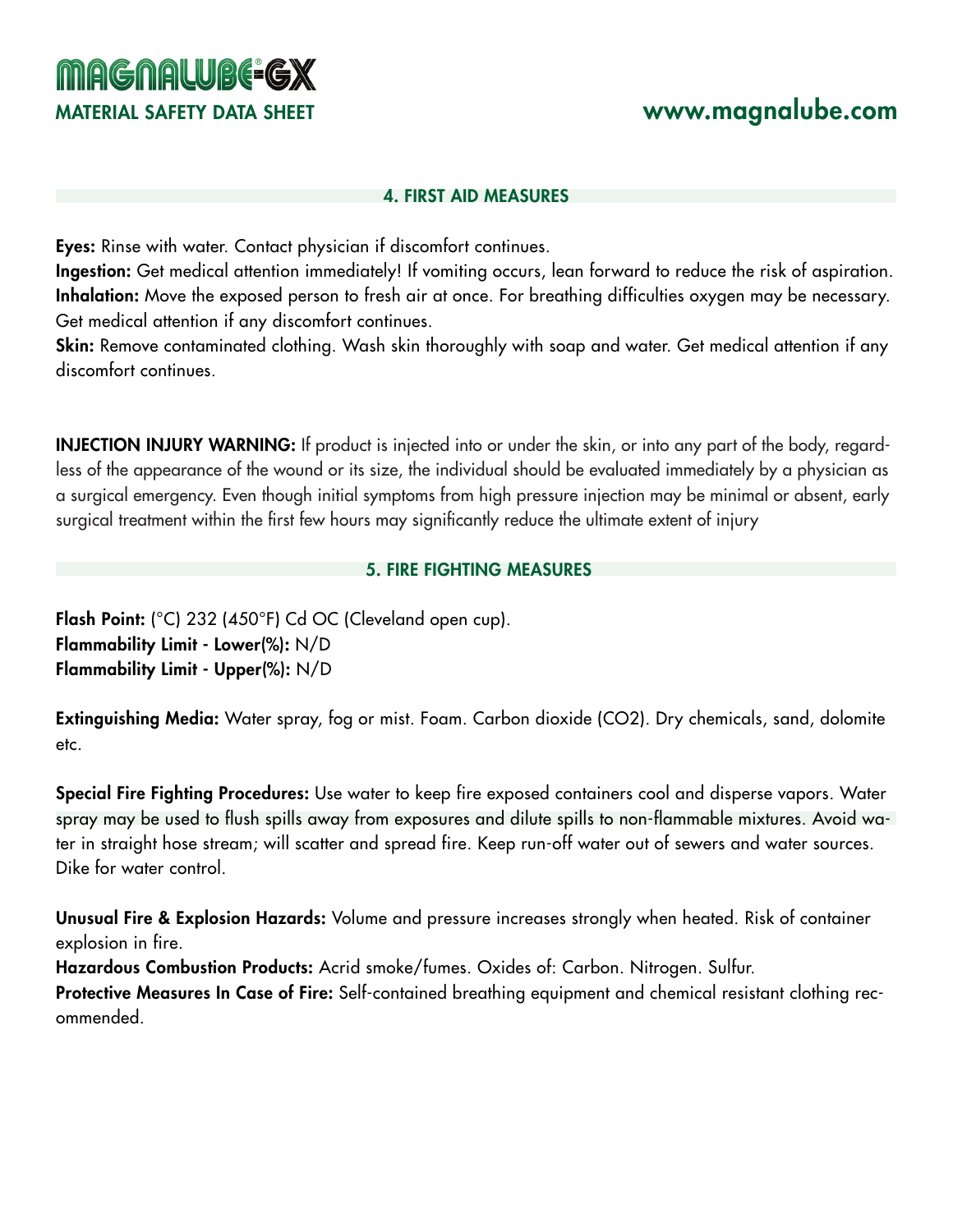# **MAGNALUBE-GX**

# MATERIAL SAFETY DATA SHEET **www.magnalube.com**

#### 6. ACCIDENTAL RELEASE MEASURES

Personal Precautions: Minimize skin contact.

Precautions To Protect The Environment: Keep product out of sewers and watercourses by diking or impounding. Advise authorities if product has entered or may enter sewers, watercourses or extensive land areas. Assure conformity with applicable government regulations.

Spill Clean-Up Procedures: Provide good ventilation. Use appropriate protective clothing. Carefully collect spilled material in closed containers and leave for disposal according to local regulations. Do not let washing down water contaminate ponds or waterways. Rinse area with water.

#### 7. HANDLING AND STORAGE

Handling Precautions: Keep away from heat, sparks and open flame. Ventilate well, avoid breathing vapors. Use approved respirator if air contamination is above accepted level. Containers should

be kept tightly closed. Avoid spilling, skin and eye contact. Eye wash and emergency

shower must be available at the work place.

Storage Precautions: Keep away from heat, sparks and open flame. Store separated from: Acids. Oxidizing materials.

Storage Criteria: Chemical storage.

#### 8. EXPOSURE CONTROLS AND PERSONAL PROTECTION

|              | <b>Component:</b> Lubricating Oils, Petroleum, Base Oils, Highly Refined Mixture (***)     |             |
|--------------|--------------------------------------------------------------------------------------------|-------------|
| <b>STD</b>   | TWA                                                                                        | <b>STEL</b> |
| <b>OSHA</b>  | $5 \text{ mg/m}$ $3 \text{ (oil mist)}$                                                    |             |
| <b>ACGIH</b> | 5 mg/m3 (oil mist) 10 mg/m3 (oil mist)                                                     |             |
|              | Component: CARBONIC ACID CALCIUM SALT (COMMON NAME: CALCIUM CARBONATE)                     |             |
| <b>STD</b>   | <b>TWA</b>                                                                                 | <b>STEL</b> |
| <b>OSHA</b>  | $10 \text{ mg/mol}$ (total) 5 mg/m3 (resp)                                                 |             |
| <b>ACGIH</b> | $10 \text{ mg/m}$                                                                          |             |
|              | Component: MOLYBDENUM SULFIDE (MoS2)                                                       |             |
| <b>STD</b>   | TWA                                                                                        | <b>STEL</b> |
| <b>OSHA</b>  | N/E                                                                                        |             |
| <b>ACGIH</b> | 3 mg/m3 (resp) as Mo 10 mg/m3 (ihl) as Mo                                                  |             |
|              | <b>Component: ANTIMONY DIALKYLDITHIOCARBAMATE (NJTSRN 800983-5015P OR CAS# 15890-25-2)</b> |             |
| <b>STD</b>   | TWA                                                                                        | <b>STEL</b> |
| <b>OSHA</b>  | $0.5 \text{ mg/m}$ 3 as Sb                                                                 |             |
| <b>ACGIH</b> | $0.5$ mg/m $3$ as Sb                                                                       |             |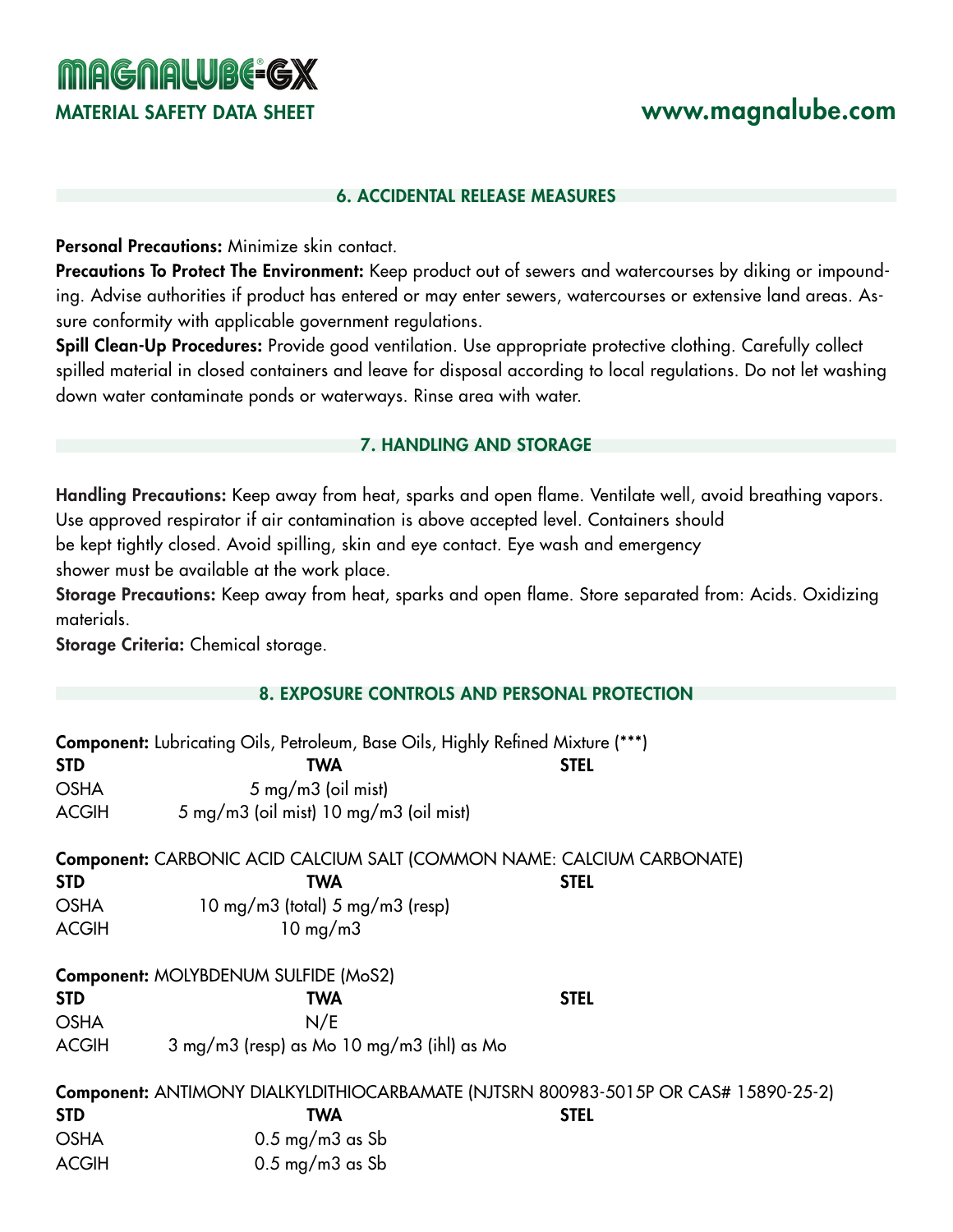# **MAGNALUBE-GX** MATERIAL SAFETY DATA SHEET www.magnalube.com

#### PROTECTIVE EQUIPMENT:

Gloves and protective eyewear recommended.

Eye Protection: Use eye protection.

Engineering Controls: Use engineering controls to reduce air contamination to permissible exposure level. Hygienic Work Practices: Wash at the end of each work shift and before eating, smoking and using the toilet. Protective Clothing: Wear appropriate clothing to prevent repeated or prolonged skin contact.

Protective Gloves: Chemical resistant gloves required for prolonged or repeated contact. Use protective gloves made of: Neoprene, nitrile, polyethylene or PVC.

Respirators: No specific recommendation made, but respiratory protection may still be required under exceptional circumstances when excessive air contamination exists.

Ventilation: No specific ventilation requirements noted, but forced ventilation may still be required if air contamination exceeds acceptable level.

#### 9. PHYSICAL AND CHEMICAL PROPERTIES

Appearance/Physical State: Grease.

Color: Grey. Odor: Mild (or faint). Solubility Description: Insoluble in water. Density: 0.90 Temperature: (°C) 15.6 (60°F) Vapor Density (air=1):  $> 5$ Vapor Pressure:  $< 0.1$  mmHg Temperature:  $(^{\circ}C)$  20 (68 $^{\circ}F$ ) Evaporation: Rate <1 Reference: BuAc=1 pH-Value, Conc. Solution: N/A

#### 10. STABILITY AND REACTIVITY

Stability: Normally stable.

Conditions to Avoid: Avoid contact with acids and oxidizing substances. Hazardous Polymerization: Will not polymerize. Hazardous Decomposition Products: Oxides of: Carbon. Phosphorus. Sulfur.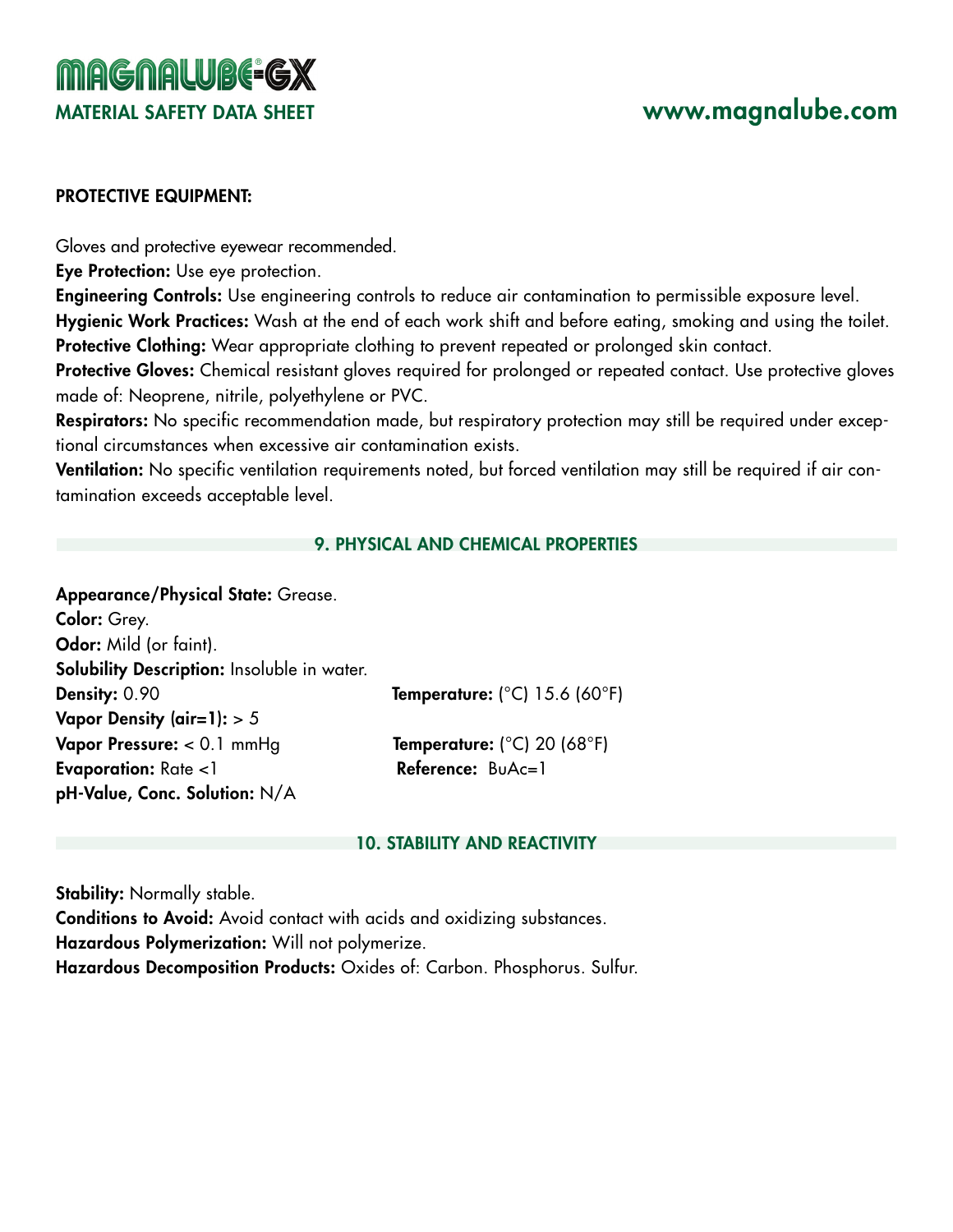# **MAGNALUBE-GX** MATERIAL SAFETY DATA SHEET www.magnalube.com

## 11. TOXICOLOGICAL INFORMATION

Toxicological Information: No experimental toxicological data on the preparation as such is available.

COMPONENT: Lubricating Oils, Petroleum, Base Oils, Highly Refined Mixture (\*\*\*) Toxicological Data: Carcinogenicity. IP 346 <3% **Toxic Dose - LD 50:**  $>$  5000 mg/kg (oral rat) Toxic Dose - LD 50 SKIN:  $> 2000$  mg/kg (skn rbt) Toxic Conc. - LC 50: No Information Available (NIA).

COMPONENT: OCTADECANOIC ACID, 12-HYDROXY-, MONOLITHIUM SALT Toxic Dose - LD 50: No Information Available (NIA). Toxic Conc.. - LC 50: No Information Available (NIA).

COMPONENT: PHOSPHORODITHIOIC ACID, O,O-DI-C1-14-ALKYL ESTERS, ZINC SALTS Toxic Dose - LD 50: 4739 mg/kg (oral rat) **Toxic Dose - LD 50 SKIN:**  $> 2000$  mg/kg (skn rbt)

## 12. ECOLOGICAL INFORMATION

Ecological Information: No data on possible environmental effects have been found.

COMPONENT: Lubricating Oils, Petroleum, Base Oils, Highly Refined Mixture (\*\*\*) COMPONENT: PHOSPHORODITHIOIC ACID, O,O-DI-C1-14-ALKYL ESTERS, ZINC SALTS

Ecotoxicological Data: WGK 2

## 13. DISPOSAL CONSIDERATIONS

Disposal Methods: Spilled material, unused contents and empty containers must be disposed of in accordance with local, state and federal regulations.

## 14. TRANSPORT INFORMATION

DOT Hazard Class: Not regulated. Reportable Quantity (RQ): No. Sea Transport Notes: Not regulated per IMDG. Air Transport Notes: Not regulated per IATA.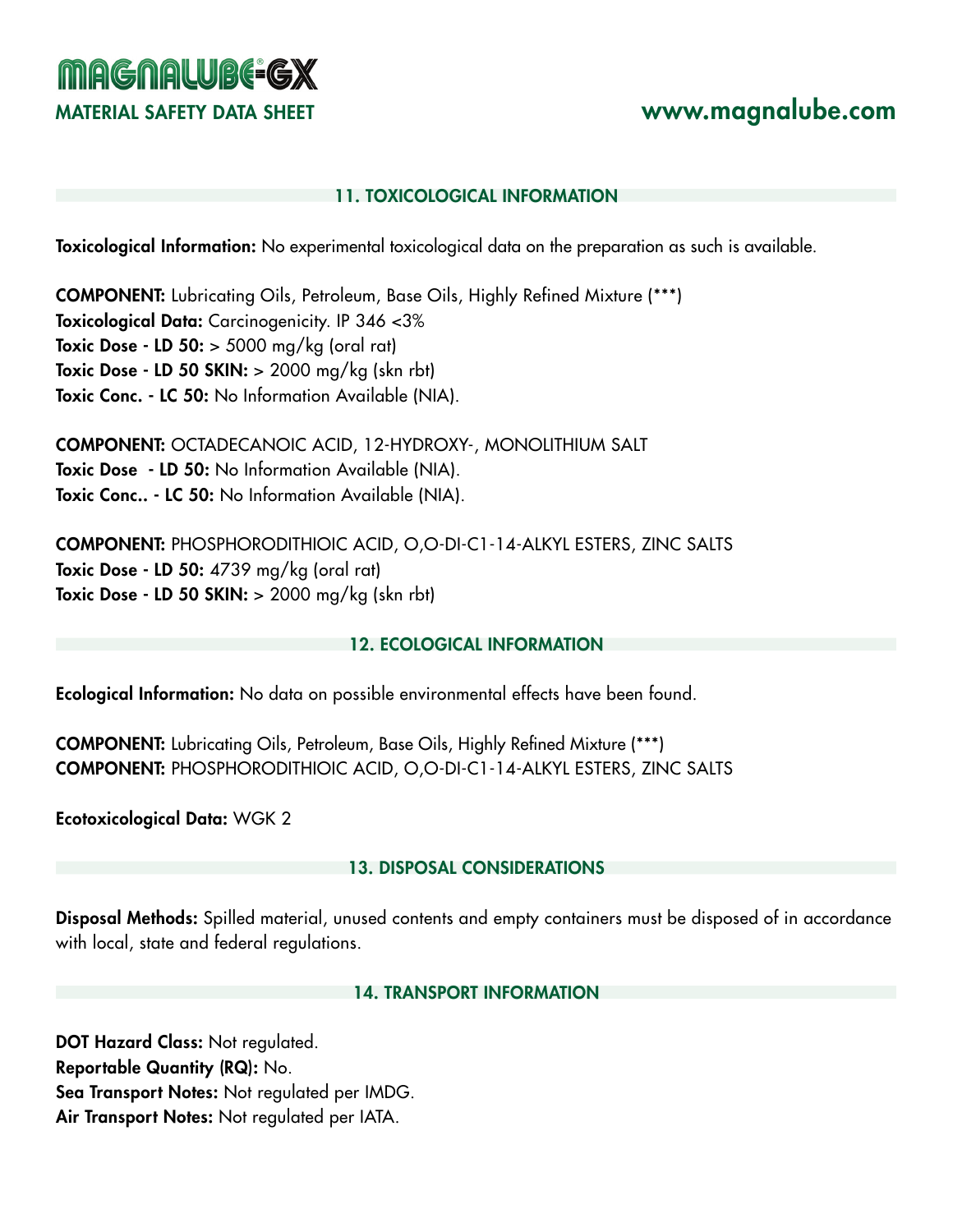**MAGNALUBE-GX** MATERIAL SAFETY DATA SHEET **www.magnalube.com** 

#### 15. REGULATORY INFORMATION

#### US FEDERAL REGULATIONS:

|                                             | <b>COMPONENT:</b> Lubricating Oils, Petroleum, Base Oils, Highly Refined Mixture (***) |                                                                                            |
|---------------------------------------------|----------------------------------------------------------------------------------------|--------------------------------------------------------------------------------------------|
| <b>SARA 302</b>                             | <b>CERCLA</b>                                                                          | <b>SARA 313</b>                                                                            |
| <b>No</b>                                   | No                                                                                     | <b>No</b>                                                                                  |
|                                             | <b>COMPONENT: OCTADECANOIC ACID, 12-HYDROXY-, MONOLITHIUM SALT</b>                     |                                                                                            |
| <b>SARA 302</b>                             | <b>CERCLA</b>                                                                          | <b>SARA 313</b>                                                                            |
| <b>No</b>                                   | <b>No</b>                                                                              | No.                                                                                        |
|                                             |                                                                                        | <b>COMPONENT:</b> CARBONIC ACID CALCIUM SALT (COMMON NAME: CALCIUM CARBONATE)              |
| <b>SARA 302</b>                             | <b>CERCLA</b>                                                                          | <b>SARA 313</b>                                                                            |
| <b>No</b>                                   | <b>No</b>                                                                              | No.                                                                                        |
|                                             | <b>COMPONENT: PHOSPHORODITHIOIC ACID, O,O-DI-C1-14-ALKYL ESTERS, ZINC SALTS</b>        |                                                                                            |
| <b>SARA 302</b>                             | <b>CERCLA</b>                                                                          | <b>SARA 313</b>                                                                            |
| <b>No</b>                                   |                                                                                        | N982 - Zn                                                                                  |
| <b>COMPONENT: MOLYBDENUM SULFIDE (MoS2)</b> |                                                                                        |                                                                                            |
| <b>SARA 302</b>                             | <b>CERCLA</b>                                                                          | <b>SARA 313</b>                                                                            |
| <b>No</b>                                   | No                                                                                     | <b>No</b>                                                                                  |
|                                             |                                                                                        | <b>COMPONENT: ANTIMONY DIALKYLDITHIOCARBAMATE (NJTSRN 800983-5015P OR CAS# 15890-25-2)</b> |
| <b>SARA 302</b>                             | <b>CERCLA</b>                                                                          | <b>SARA 313</b>                                                                            |
| No                                          |                                                                                        | $N010-Sb$                                                                                  |

Regulatory Status: \*\*\*\*\* Indicates that no RQ is assigned to this generic or broad class, although the class is a CERCLA hazardous substance. See 50 Federal Register 13456 (April 4, 1985). Values in Section 313 column represent Category Codes for reporting under Section 313.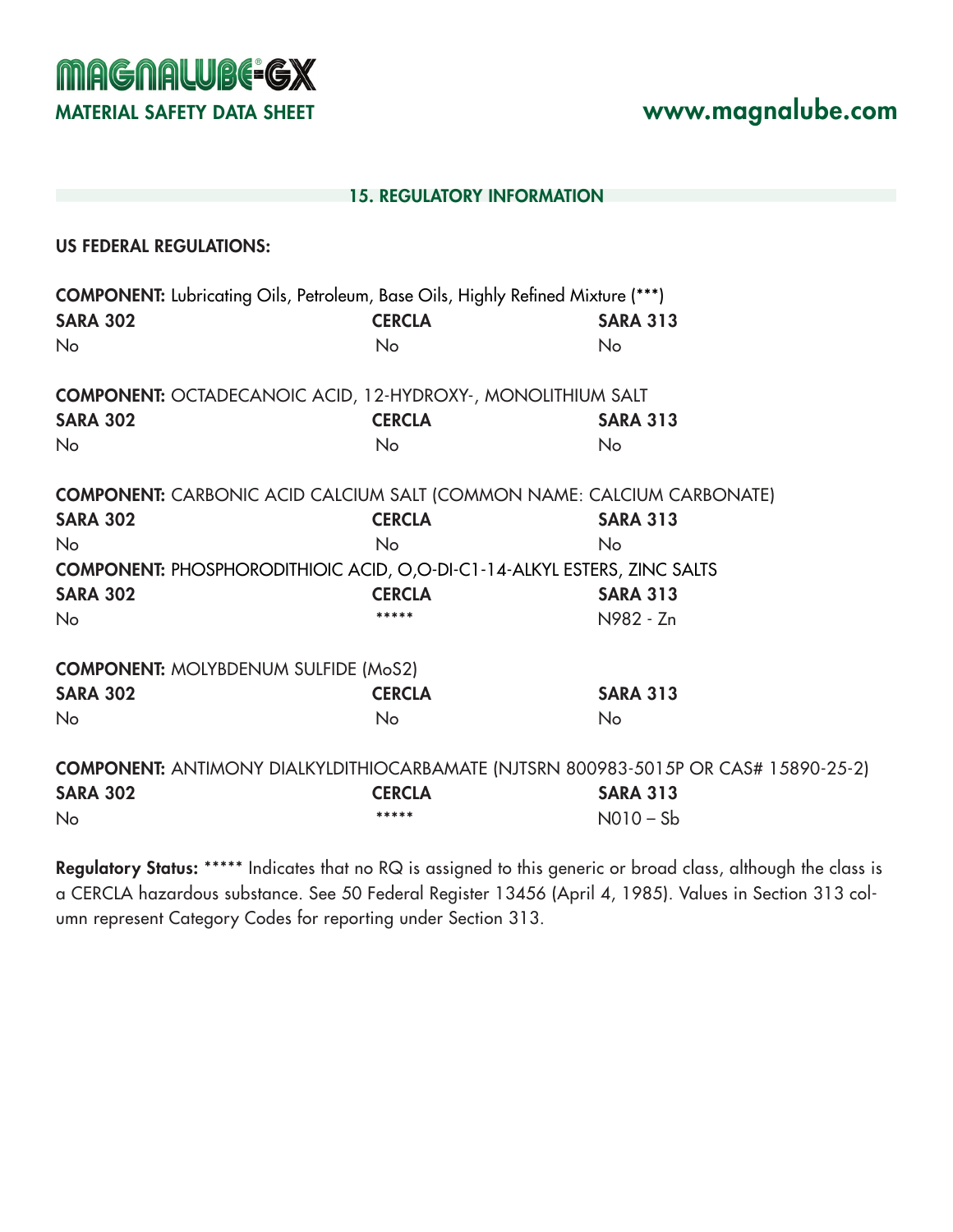CLEAN AIR ACT:

SARA hazard Categories: Acute Chronic

#### US STATE REGULATIONS:

| <b>CA</b> | <b>MA</b> | FL.                                         | <b>MN</b>                                                                       | <b>NJ</b> | <b>PA</b> | R <sub>l</sub>                                                                             |  |
|-----------|-----------|---------------------------------------------|---------------------------------------------------------------------------------|-----------|-----------|--------------------------------------------------------------------------------------------|--|
|           |           |                                             |                                                                                 | Yes       | Yes       |                                                                                            |  |
|           |           |                                             | <b>COMPONENT:</b> PHOSPHORODITHIOIC ACID, O,O-DI-C1-14-ALKYL ESTERS, ZINC SALTS |           |           |                                                                                            |  |
| <b>CA</b> | <b>MA</b> | FL.                                         | <b>MN</b>                                                                       | <b>NJ</b> | <b>PA</b> | <b>RI</b>                                                                                  |  |
|           |           |                                             | Yes                                                                             | Yes       | EH        |                                                                                            |  |
|           |           | <b>COMPONENT: MOLYBDENUM SULFIDE (MoS2)</b> |                                                                                 |           |           |                                                                                            |  |
| <b>CA</b> | <b>MA</b> | FL.                                         | <b>MN</b>                                                                       | <b>NJ</b> | <b>PA</b> | <b>RI</b>                                                                                  |  |
|           |           |                                             |                                                                                 | Yes       |           |                                                                                            |  |
|           |           |                                             |                                                                                 |           |           | <b>COMPONENT: ANTIMONY DIALKYLDITHIOCARBAMATE (NJTSRN 800983-5015P OR CAS# 15890-25-2)</b> |  |

|           |           |           |     |    | <b>COMPONENT:</b> ANTIMONY DIALKYLDITHIOCARBAMATE (NJTSRN 800983-5015P OR CAS# 15890-25-2) |
|-----------|-----------|-----------|-----|----|--------------------------------------------------------------------------------------------|
| <b>CA</b> | <b>MA</b> | <b>MN</b> | NJ. |    |                                                                                            |
|           |           | Yes       |     | FH |                                                                                            |

Workplace Hazardous Materials Information System - WHMIS: This product has been classified in accordance with the hazard criteria of the Controlled Products Regulations and the MSDS contains all the information required by the Controlled Products Regulations.

LABEL(S) FOR SUPPLY:



CONTROLLED PRODUCT CLASSIFICATION: D2B - Irritating and/or Chronically Toxic Materials

Risk phrases: R-20/22 Harmful by inhalation and if swallowed.

R-36/37/38 Irritating to eyes, respiratory system and skin.

R-51/53 Toxic to aquatic organisms, may cause long-term adverse effect in the aquatic environment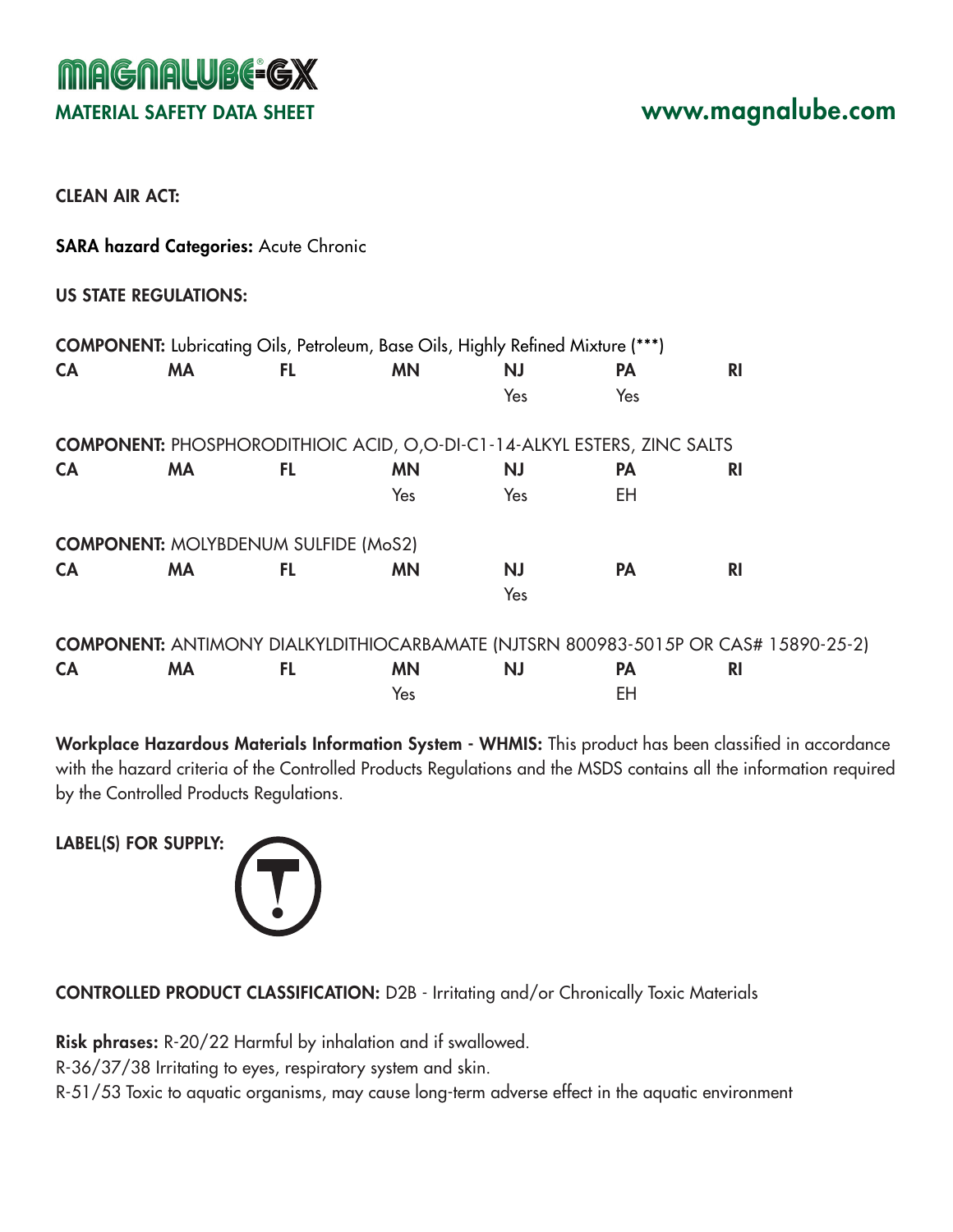#### GLOBAL INVENTORIES:

|             |           | <b>COMPONENT:</b> Lubricating Oils, Petroleum, Base Oils, Highly Refined Mixture (***)     |            |            |            |             |            |
|-------------|-----------|--------------------------------------------------------------------------------------------|------------|------------|------------|-------------|------------|
| <b>CAN</b>  | <b>US</b> | EU                                                                                         | <b>AUS</b> | <b>JAP</b> | <b>KOR</b> | <b>PHLP</b> | <b>CHN</b> |
| <b>DSL</b>  | Yes       | <b>EINECS</b>                                                                              | Yes        | Yes        | Yes        | Yes         | Yes        |
|             |           | <b>COMPONENT: OCTADECANOIC ACID, 12-HYDROXY-, MONOLITHIUM SALT</b>                         |            |            |            |             |            |
| <b>CAN</b>  | <b>US</b> | <b>EU</b>                                                                                  | <b>AUS</b> | <b>JAP</b> | <b>KOR</b> | <b>PHLP</b> | <b>CHN</b> |
| <b>DSL</b>  | Yes       | <b>EINECS</b>                                                                              | Yes        | $2 - 1416$ | Yes        | Yes         | Yes        |
|             |           | <b>COMPONENT:</b> CARBONIC ACID CALCIUM SALT (COMMON NAME: CALCIUM CARBONATE)              |            |            |            |             |            |
| <b>CAN</b>  | <b>US</b> | EU                                                                                         | <b>AUS</b> | <b>JAP</b> | <b>KOR</b> | <b>PHLP</b> | <b>CHN</b> |
| <b>DSL</b>  | Yes       | <b>EINECS</b>                                                                              | Yes        | $1 - 122$  | Yes        | Yes         | Yes        |
|             |           | <b>COMPONENT: PHOSPHORODITHIOIC ACID, O, O-DI-C1-14-ALKYL ESTERS, ZINC SALTS</b>           |            |            |            |             |            |
| <b>CAN</b>  | <b>US</b> | EU                                                                                         | <b>AUS</b> | <b>JAP</b> | <b>KOR</b> | <b>PHLP</b> | <b>CHN</b> |
| <b>DSL</b>  | Yes       | <b>EINECS</b>                                                                              | Yes        | Yes        | Yes        | Yes         | Yes        |
|             |           | <b>COMPONENT: MOLYBDENUM SULFIDE (MoS2)</b>                                                |            |            |            |             |            |
| <b>CAN</b>  | <b>US</b> | <b>EU</b>                                                                                  | <b>AUS</b> | <b>JAP</b> | <b>KOR</b> | <b>PHLP</b> | <b>CHN</b> |
| <b>DSL</b>  | Yes       | <b>EINECS</b>                                                                              | Yes        | PRTR1      | Yes        | Yes         | Yes        |
|             |           | <b>COMPONENT: ANTIMONY DIALKYLDITHIOCARBAMATE (NJTSRN 800983-5015P OR CAS# 15890-25-2)</b> |            |            |            |             |            |
| <b>CAN</b>  | <b>US</b> | <b>EU</b>                                                                                  | <b>AUS</b> | <b>JAP</b> | <b>KOR</b> | <b>PHLP</b> | <b>CHN</b> |
| <b>NPRI</b> | Yes       | <b>EINECS</b>                                                                              | Yes        | Yes        | Yes        | Yes         | Yes        |

CANADA (CEPA): All components of this product comply with new substance notification requirements under the Canadian Environmental Protection Act (CEPA).

USA (TSCA): All components in this product are listed on the US Toxic Substances Control Act (TSCA) Inventory or are exempt from TSCA Inventory requirements.

CANADA (DSL): All components in this product are listed on the Canada Domestic Substances List (DSL) or are exempt from DSL requirements.

EUROPE (EINECS/ELINCS/NLP): All components in this product are listed on the European Inventory of New and Existing Chemical Substances (EINECS), the European LIst of Notified Chemical Substances (ELINCS), or the No Longer Polymers (NLP) list, or are exempt from EU listing requirements.

PHILIPPINES (PICCS): All components in this product are listed on the Philippines Inventory of Chemicals and Chemical Substances (PICCS) or are exempt from PICCS requirements.

AUSTRALIA (AICS): All components in this product are listed on the Australian Inventory of Chemical Substances (AICS) or are exempt from AICS requirements.

CHINA (IECS): All components in this product are listed on the China Inventory of Existing Chemical Substances (IECS) or are exempt from IECS requirements.